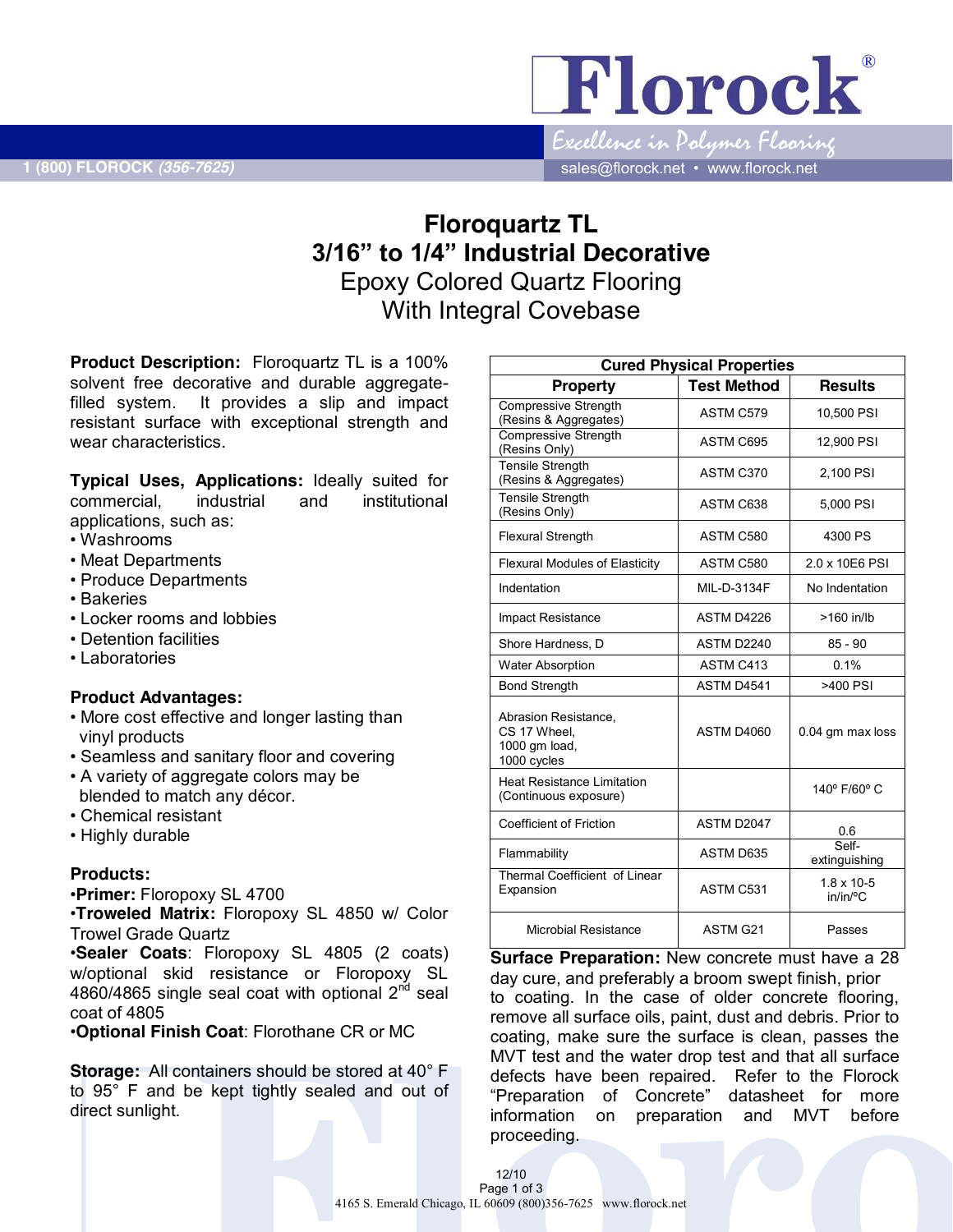*Note: Floropoxy should not be applied when floor temperature is above 90° F or below 55° F, or when within 5° F of the dew point.*

**1. Primer Application:** Once surface preparation is complete, apply Floropoxy SL 4700 primer to the concrete floor. In a clean, dry container, blend 3 parts by volume of Component A and 1 part by volume of Component B. Mix thoroughly for 3-5 minutes, using a low speed mechanical mixer. Transfer the mixture from the batch container to a transport container. Remix and pour entire mix from the transport container onto floor immediately. Retaining mixture in the bucket will shorten the pot life. Using a 1/8" V notched squeegee, spread at an approximate rate of 160 SF/gallon. Backroll with a 3/8" nap roller immediately after spreading. Allow primer to cure before applying the basecoat.

*Note: The cure time will vary with conditions. Allow a minimum of 6 hours and a maximum of 24 hours.*

# **2. Troweled Matrix Application:**

Blend Floropoxy SL 4850 as follows: 3 quarts of Component A with 1 quart of Component B. In a clean, dry portable cement mixer with forced action motor, blend 1 gallon mixed resin with 50 lbs of Color Quartz Aggregate. Mix well and immediately transfer mix onto floor. Screed in place figuring 25 square feet for each mix. Finish with cement trowel. Spray trowel with Florock S-21 Trowel Lube as necessary.

## **3. Sealer Coats:**

Blend Floropoxy SL 4805: 3 parts by volume of Component A and 1 part by volume of Component B. Mix only the amount that can be applied during working time. Apply  $1<sup>st</sup>$  coat using a flat cement finishing trowel or a flat squeegee and backroll at an approximate rate of 120 - 160 SF/gallon and the  $2^{nd}$  coat @ 100 sf per gallon.

## **Alternative sealer method:**

Blend Floropoxy SL 4860 or 4865: 3 parts by volume of Component A and 1 part by volume of Component B. Mix only the amount that can be applied during working time. Apply 1st coat using a flat cement finishing trowel or a flat squeegee and backroll at an approximate rate of 200 – 160 SF/gallon . Apply optional second seal coat of 4805 if smoother floor is desired

| <b>Chemical Resistance, 24 Hour</b>              |                          |  |
|--------------------------------------------------|--------------------------|--|
| Reagent                                          | <b>Spot Test Results</b> |  |
| Sulfuric Acid 20%                                | 1                        |  |
| Sodium Hydroxide 20%                             | 1                        |  |
| Nitric Acid 10%                                  | 1                        |  |
| Hydrochloric Acid 10%                            | 1                        |  |
| Phosphoric Acid 10%                              | 1                        |  |
| Citric Acid 10%                                  | 1                        |  |
| Lactic Acid 10%                                  | 1                        |  |
| Acetic Acid 5%                                   | 1                        |  |
| Sugar Solution 10%                               | 1                        |  |
| Isopropyl Alcohol                                | 5                        |  |
| Acetone                                          | 5                        |  |
| Ammonia                                          | 1                        |  |
| <b>Brake Fluid</b>                               | 4                        |  |
| Sodium Chloride 20%                              | 1                        |  |
| MEK                                              | 5                        |  |
| JP 4 Jet Fuel                                    | 2                        |  |
| 1-1-1 Trichloroethane                            | 1                        |  |
| Urine                                            | 1                        |  |
| Xylene                                           | 1                        |  |
| Methylene Chloride                               | 1                        |  |
| Mineral Spirits                                  | 1                        |  |
| <b>MIBK</b>                                      | 5                        |  |
| Skydrol                                          | 5                        |  |
| Beer/Wine                                        | 1                        |  |
| Bleach                                           |                          |  |
| Rubbing Alcohol                                  | 1                        |  |
| Tincture of lodine                               | 1, S                     |  |
| <b>Household Cleaner</b><br>(Non-Dye Containing) | 1                        |  |

#### **Rating Scale: Spot Test, ASTM D1308 Pencil Hardness Test, ASTM D3363**

- 1 Excellent. No change in pencil hardness
- 2 Very Good. 1 Unit change in pencil hardness
- 3 Good. 2 Units change in pencil hardness
- 4 Fair. 3 Units change in pencil hardness
- 5 Poor. 4 or more units change in pencil hardness
- S Stains